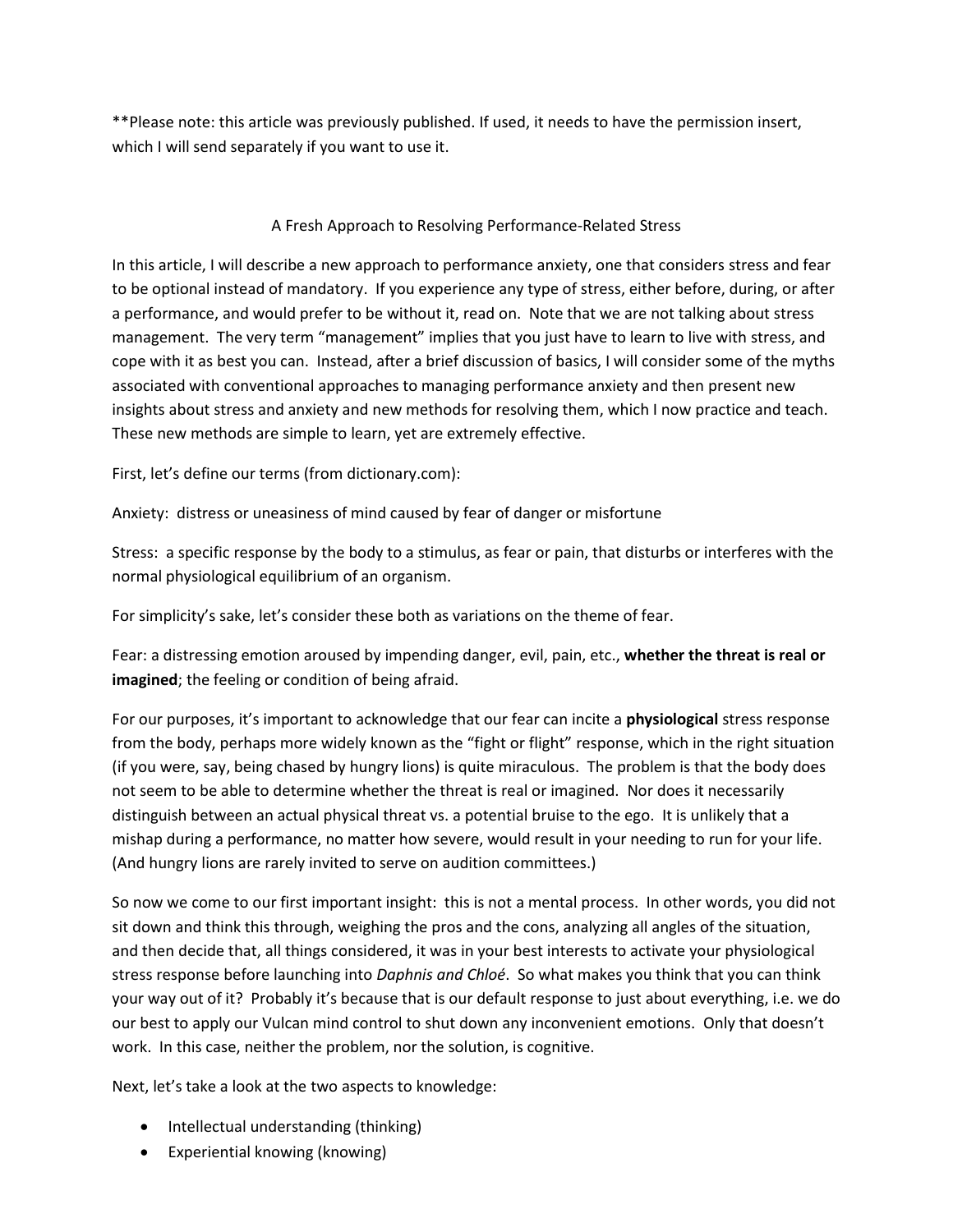Consider the experience of eating a strawberry vs. the intellectual understanding of what a strawberry is. If you met someone who had never eaten a strawberry, you could tell them all about the strawberry's physical characteristics, its shape, its color, its texture, you could describe its flavor, its aroma, but no amount of words would provide anything close to the experience of biting into one. While we may be more comfortable focusing on our thought processes, if we are looking to resolve undesirable emotions, it is much more useful to focus on our experiential knowing, which means getting more in touch with what is going on in our bodies. The key to all of this is to be able to stay present to the energy of the emotions in your body.

And now it's time for Insight #2: every unwanted emotion has a corresponding 'feeling,' by which I mean a physical sensation in your body. Being able to efficiently eliminate the anxiety depends on being able to distinguish between the story of the emotion and the energy of the corresponding feeling. For instance, the story of your performance-related fear could be: I am anticipating some disaster that could result in extreme embarrassment. The feeling is the visceral physical sensation of being nervous. Traditional therapy generally focuses on the story of why you are feeling the emotion. But our new improved approach focuses directly on using specific techniques to fully resolve and release the physical sensation. More on that in a moment.

But first let's take a look at some of the old methodology, which I consider to be outdated:

Faulty premise #1: It's normal to feel fear when I play.

While it may be common for musicians to feel some sort of fear, this is not natural. Most fears are learned. In fact there are only two natural fears. Only two. What do you think they are? (Hint: neither of them has anything to do with performing music, even in auditions. We can also rule out death, taxes, & public speaking. See answers below.)\*

Faulty premise #2: I'm nervous because of current circumstances.

Fear is not about being present. It's about reliving the past and/or worrying about the future. The only reason you are expecting some sort of mishap to occur is because of some past experience that felt very unpleasant at the time, and you jumped to the conclusion that it could happen again, so you might as well worry, just in case. It's also possible that you decided to worry based on someone else's experience. But again, this was not a rational decision – it was a feeling-level decision. The good news is that we don't need to analyze or determine the cause of the fear. We only need to deal with the energy of it.

Faulty premise #3: Once I get a real job, I won't be nervous anymore.

In many cases, musicians feel more pressure once they are playing on a professional level. In any case, since the fear is not related to the current circumstances, this assumption is erroneous.

Faulty premise #4: I just need to practice more.

See above. While practicing is certainly beneficial, it does not address the roots of the fear.

Faulty premise #5: My fear gives me an edge that I can channel into my performance.